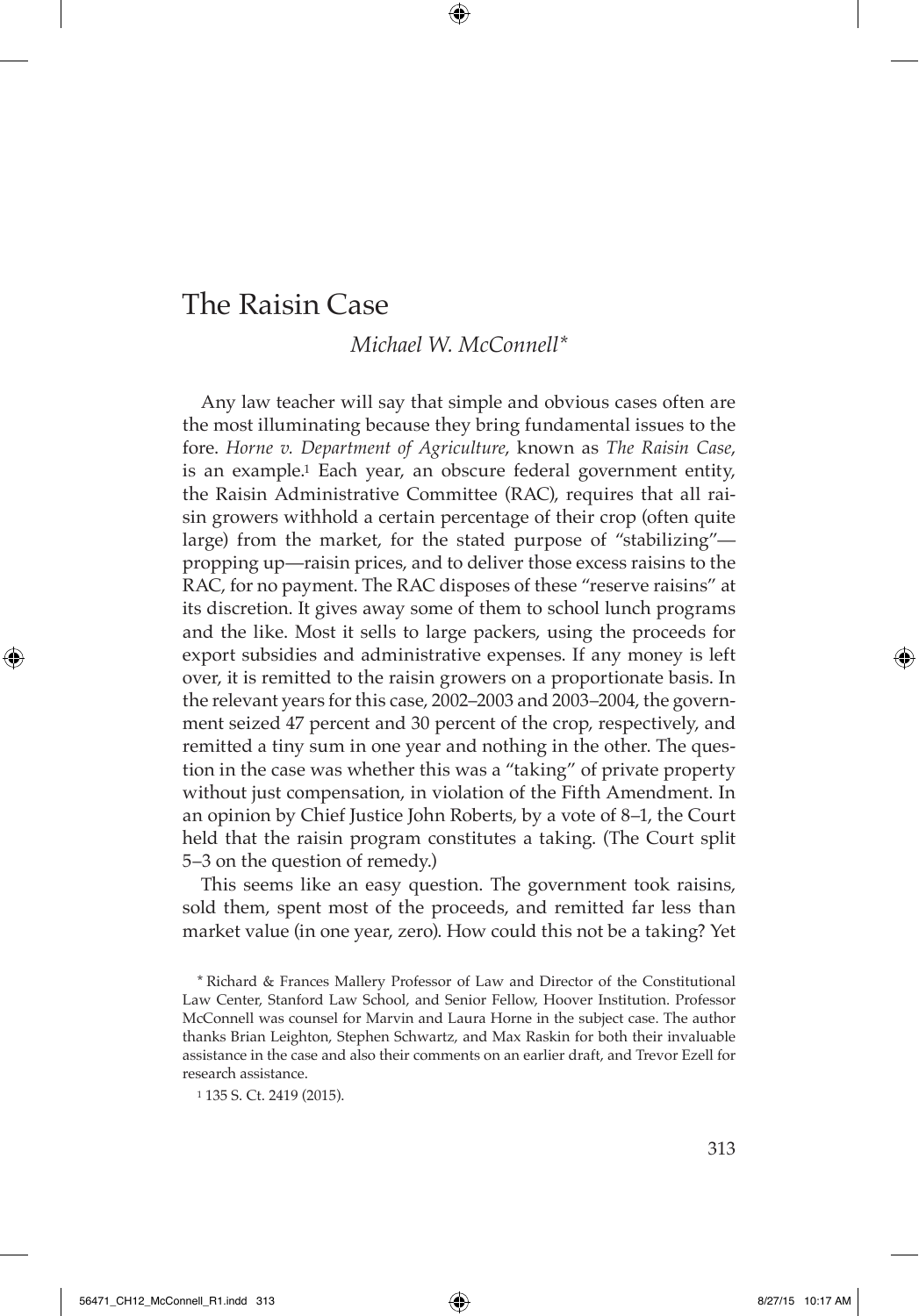the case took three published opinions in the U.S. Court of Appeals for the Ninth Circuit, which decided against the property claim each time (on different theories) and two trips to the U.S. Supreme Court. It even earned a mock investigative report on Comedy Central.2

In the course of concluding that the raisin program constitutes an uncompensated taking, the Supreme Court confronted four issues of some complexity. To be sure, the Court did not bring full clarity to any of these questions, but it took a step in that direction, making the jurisprudence of the Takings Clause somewhat less convoluted and certainly more hospitable to property rights claims.

## **I. When Has There Been a Taking?**

Takings Clause jurisprudence is plagued with misleading terminology. The two large categories are called "per se" takings and "regulatory" takings. This starts off on the wrong track, because those two terms are not parallel: "per se" tells us nothing about the nature of the government's action, but only about the legal consequence; "regulatory" tells us the nature of the government's action, but nothing about the legal consequence. Try to draw a Venn diagram. And why depart from the clear English of the Fifth Amendment itself? The clause is about the obligation of the government to pay just compensation when it "takes" (not "regulates") property for the purpose of public "use." Much of the confusion in Takings Clause jurisprudence could be avoided if we just paid more attention to its words.3

According to current doctrine, per se takings occur when the government seizes an ownership interest in what was previously private property or when it effects a permanent or recurring physical invasion of the property. (I will discuss a third version of "per se" takings in a moment.) A better term for this would be an actual "taking." When there is a taking, the government must pay the value of the property taken. It does not matter what the government's reasons are for the taking or how much property is left to the owner afterward; the government must pay for what it takes. This requirement of just compensation is based on the proposition that, as a matter

<sup>2</sup> The Daily Show with Jon Stewart: Raisin Growers Lawsuit (Comedy Central television broadcast Aug. 13, 2013), available at http://thedailyshow.cc.com/videos/pmrodj/raisin-growers-lawsuit.

<sup>3</sup> See Jed Rubenfeld, Usings, 102 Yale L.J. 1077 (1993).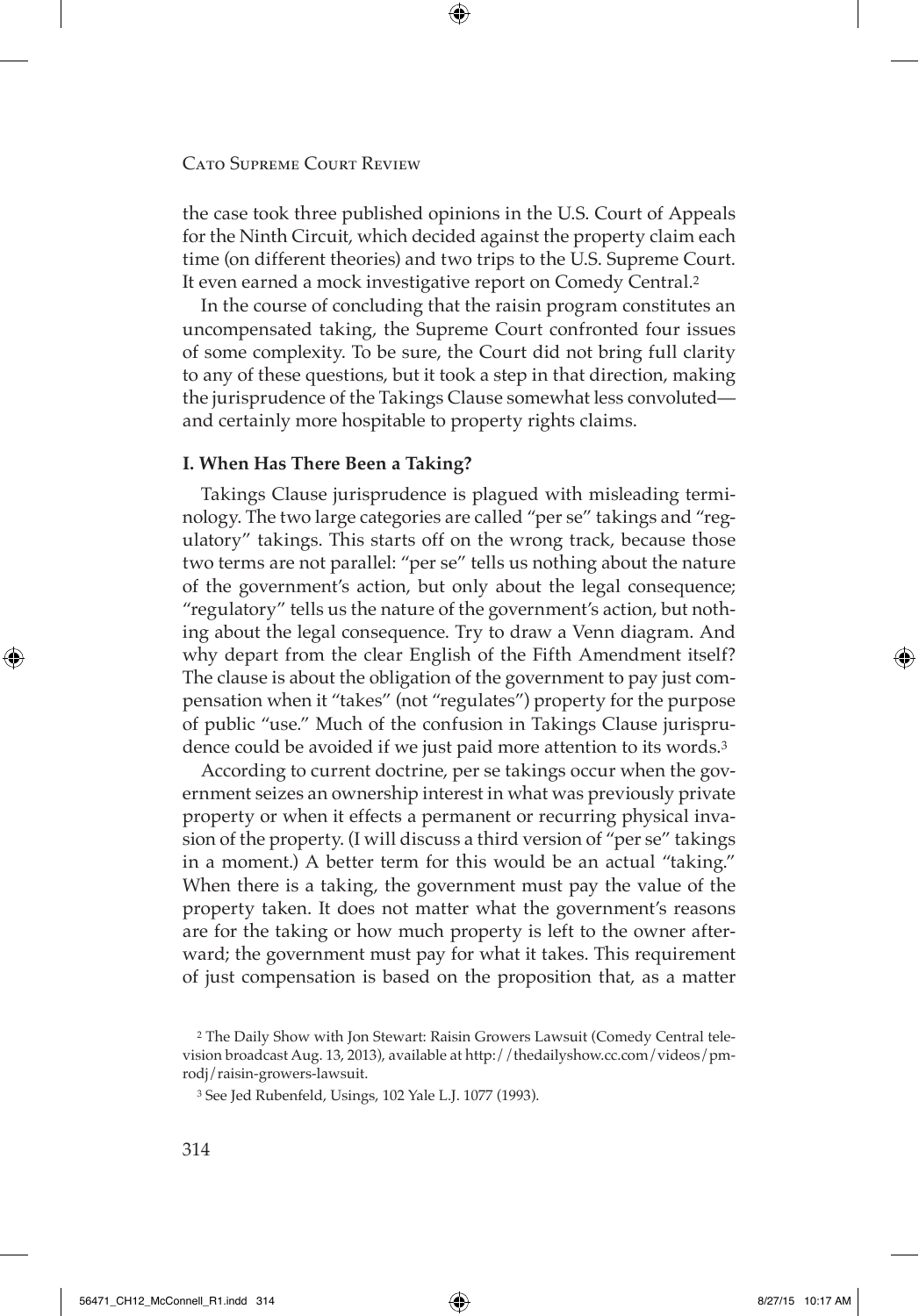of justice, taxpayers as a whole rather than the particular property owner should bear the cost of achieving the governmental purpose. But there is also an economic logic: if the government has to pay the value of the property taken, it is unlikely to take it unless the public use is more valuable than the market value.

So-called "regulatory takings" are not takings in any traditional sense of the term. They are use restrictions that reduce the value of the property without transferring that value to the government. Regulatory takings are subject to a vague and forgiving balancing test—the *Penn Central* test<sup>4</sup>—that almost never results in compensation being due. In truth, this branch of Takings Clause jurisprudence is nothing but economic substantive due process in different garb. Its primary function in real-world litigation is to allow courts that do not wish to recognize actual takings to pretend that they are still affording property *some* Fifth Amendment protection, even if that protection is essentially illusory. For example, in *The Raisin Case* the Ninth Circuit could say that personal property is still protected by the Fifth Amendment, just not on a per se basis. That sounds less unreasonable than saying personal property is outside the Takings Clause altogether, but it does the owner of personal property confiscated by the government little practical good.

The Supreme Court has carved out one subset of use restrictions and treated them as per se takings: those that eliminate substantially all the value of the property. This is the *Lucas* doctrine.5 *The Raisin Case* had nothing to do with the *Lucas* doctrine, but both the Ninth Circuit and the dissenting justice thought it did, so I will return to it below as it becomes relevant. The *Lucas* doctrine is peculiar because it kicks in only when substantially all the value of the property is destroyed, which leads to unanswerable questions about how to define "all" of the property. Does the government have to pay if it destroys all the value of a separable part of the property? What is the numerator and what is the denominator? When real takings are involved, this question does not arise, because the government simply pays for what it takes, whether that is the entire property, a particular piece of it, or a particular use of it.

<sup>4</sup> Penn. Cent. Transp. Co. v. New York City, 438 U.S. 104 (1978).

<sup>5</sup> Lucas v. S.C. Coastal Council, 505 U.S. 1003 (1992).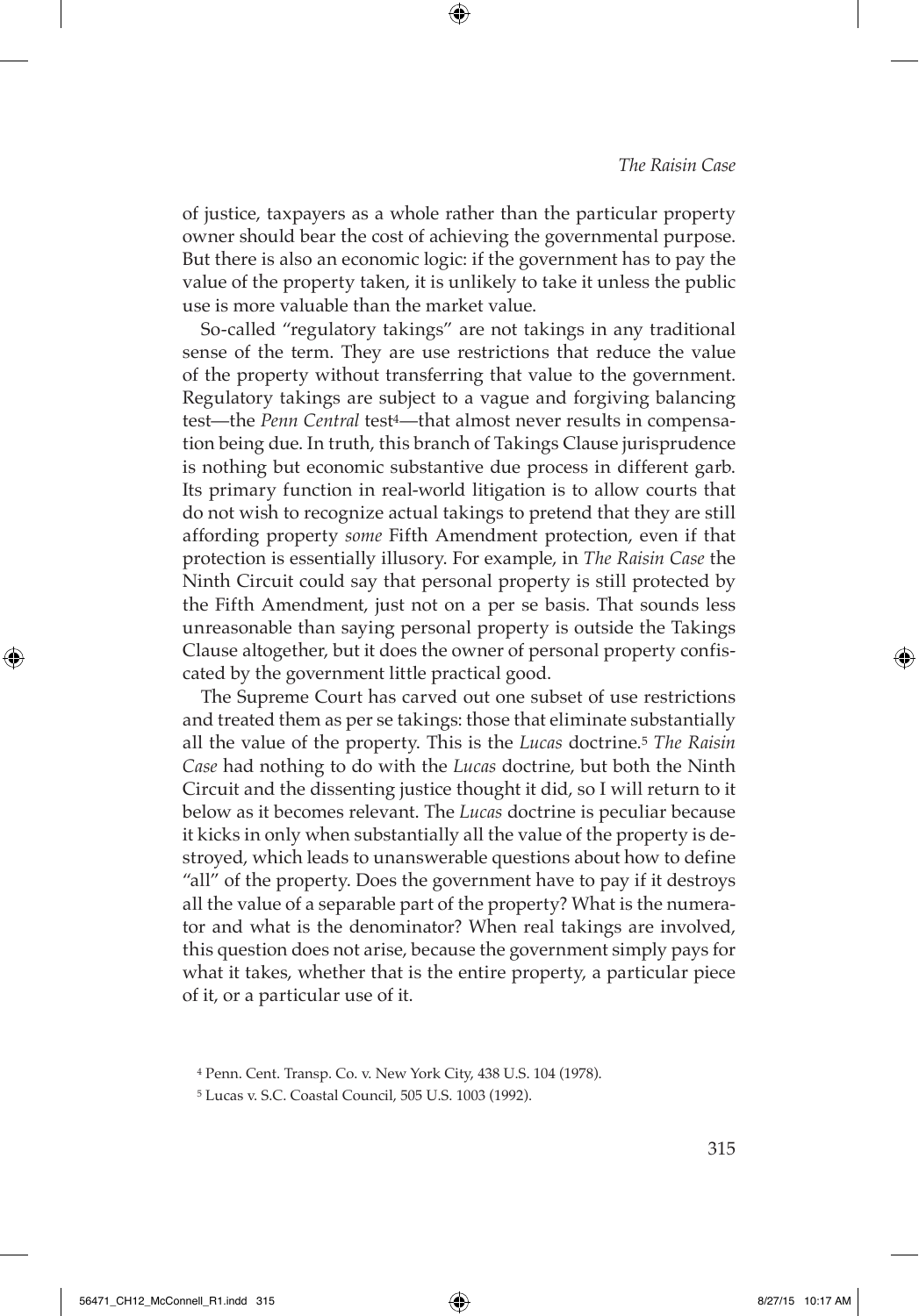The term "regulatory taking" is misleading because it suggests a dichotomy between takings effectuated by means of regulation versus takings effectuated in other ways, such as through eminent domain. The raisin program is plainly "regulatory" in the sense that it is imposed via regulations promulgated by the Department of Agriculture. This inspired the government at one stage in the litigation to assert that it never took "title" to the reserve raisins, but merely regulated the terms of their sale (by taking control of the reserve raisins and selling or giving them away). But it does not matter what species of power the government claims to be exercising; what matters is whether the government has taken ownership and control. The majority opinion used the terms "direct appropriations," "government acquisitions of property," and "physical taking," to distinguish real takings from use restrictions.6 This helpfully reorients Takings Clause terminology from the technical but meaningless terms "per se" and "regulatory" toward the realistic difference between government seizure of ownership and control versus use restrictions.

Justice Sonia Sotomayor's dissent underscores the importance of distinguishing clearly between takings and use restrictions. She maintained that the raisin program is not a per se taking because it "does not deprive the Hornes of all of their property rights. . . . Simply put, the retention of even one property right that is not destroyed is sufficient to defeat a claim of a *per se* taking."7 Under the raisin program, she explained, growers "retain at least one meaningful property interest in the reserve raisins: the right to receive some money for their disposition."8 This is incorrect factually, but it is more importantly wrong as a matter of Takings Clause doctrine.

It is incorrect factually because the raisin grower does not retain any property interest in the property taken, namely their own raisins. Those raisins now belong to the government. The grower instead is given a different form of property: a contingent interest in the proceeds of the raisin reserve as a whole, if any money is left. As the U.S. Court of Appeals for the Federal Circuit explained in another case, "once the raisins were transferred to the RAC, [the producer] no longer had a property interest in the raisins themselves,

<sup>6</sup> Horne, 135 S. Ct. at 2427–28.

<sup>7</sup> *Id.* at 2437 (Sotomayor, J., dissenting).

<sup>8</sup> *Id.* at 2438–39.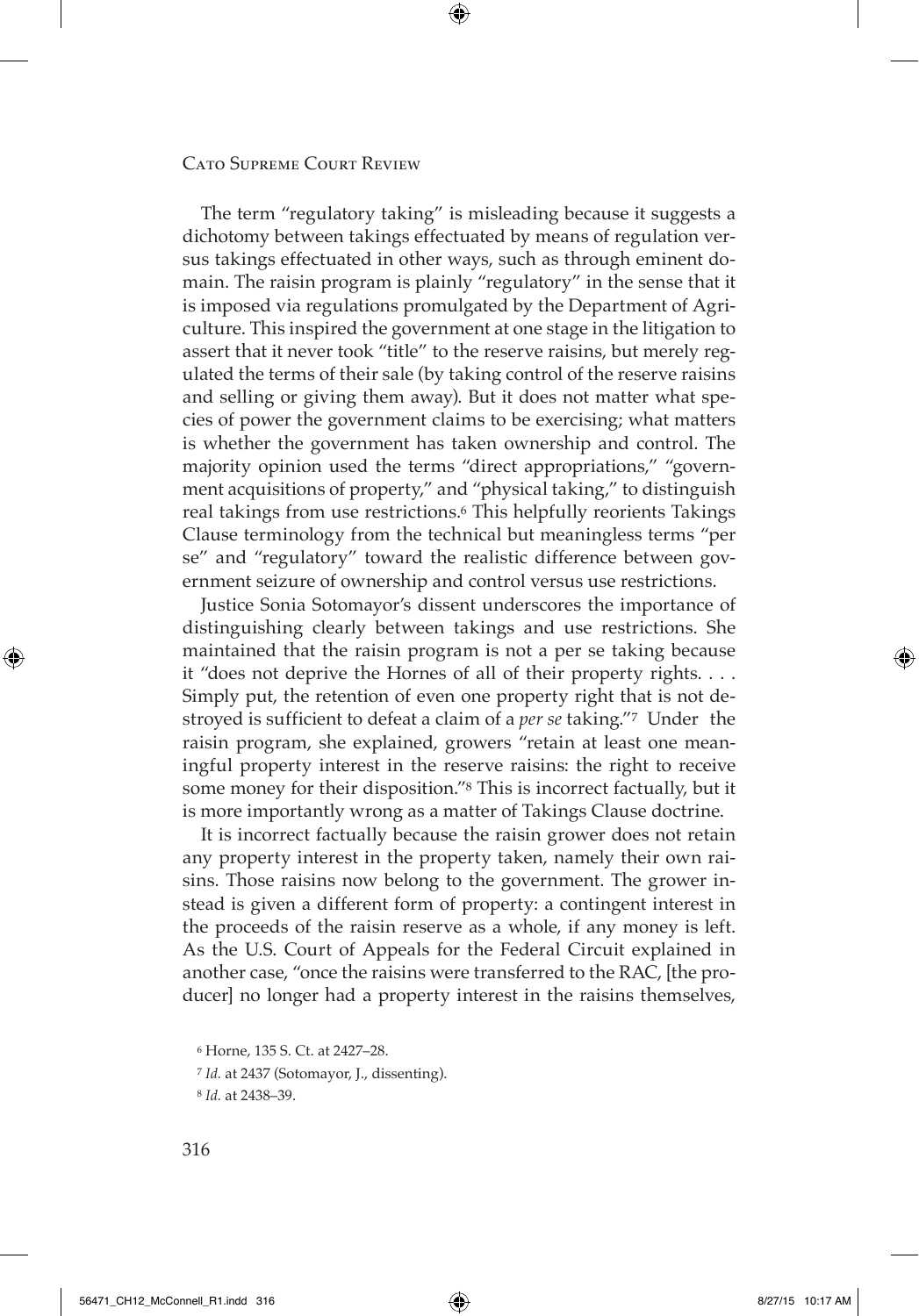but only in its share of the reserve pool proceeds as defined by the regulations."9 Even under the dissent's legal theory, therefore, there was a taking, because the growers retain no property interest in the raisins that were taken. The growers' collective interest in the reserve pool proceeds is relevant to whether there has been compensation for the raisins, but does not affect whether there was a taking.

More importantly, as the majority observed,<sup>10</sup> Justice Sotomayor's claim that there cannot be a per se taking if the property owner retains "even one property right" confuses the two categories of taking. Under the *Lucas* doctrine a use restriction is treated as a per se taking if and only if it destroys substantially all the economic value of the property. But this principle is wholly inapposite to actual takings. When the government actually takes possession and control of property, it must pay for what it takes—and it does not matter how much property the owner has left. If the government takes one acre from my 100-acre plot to build a post office, it must pay for that acre, even though I retain the other 99. If the government asserts an easement across my land, it must pay for the easement, even though I retain every other property interest in the land.11 This is clear even from the precedent on which the dissent primarily relies: *Loretto v. Teleprompter Manhattan CATV Corp*.12 In that case, the Court held that requiring the owner of an apartment dwelling to permit installation of a cable TV box on the exterior of the structure was a per se taking because it was a permanent physical intrusion. Obviously, installation of a cable TV box did not deprive the apartment owner of "all" of its property rights in the apartment. But because it was a physical invasion, it counted as an actual taking. (The just compensation due, however, was negligible; the property owner was awarded one dollar.)

<sup>9</sup> Lion Raisins, Inc. v. United States, 416 F.3d 1356, 1369 n.9 (Fed. Cir. 2005). Justice Sotomayor also erred in thinking that the amount of the remittance depends on "market forces for which the Government cannot be blamed." 135 S. Ct. at 2439 (Sotomayor, J., dissenting). In fact, the amount of the remittance depends largely on how much of the revenues from sale of the reserve raisins is spent on export subsidies and other activities of the Raisin Committee.

#### <sup>10</sup> Horne, 135 S. Ct. at 2429.

<sup>11</sup> See Dolan v. City of Tigard, 512 U.S. 374 (1994); Nollan v. Cal. Coastal Comm'n, 483 U.S. 825 (1987); Kaiser Aetna v. United States, 444 U.S. 164 (1979).

<sup>12</sup> 458 U.S. 419 (1982), cited in Horne, 135 S. Ct at 2437–40, 2441 n.3, 2442 (Sotomayor, J., dissenting).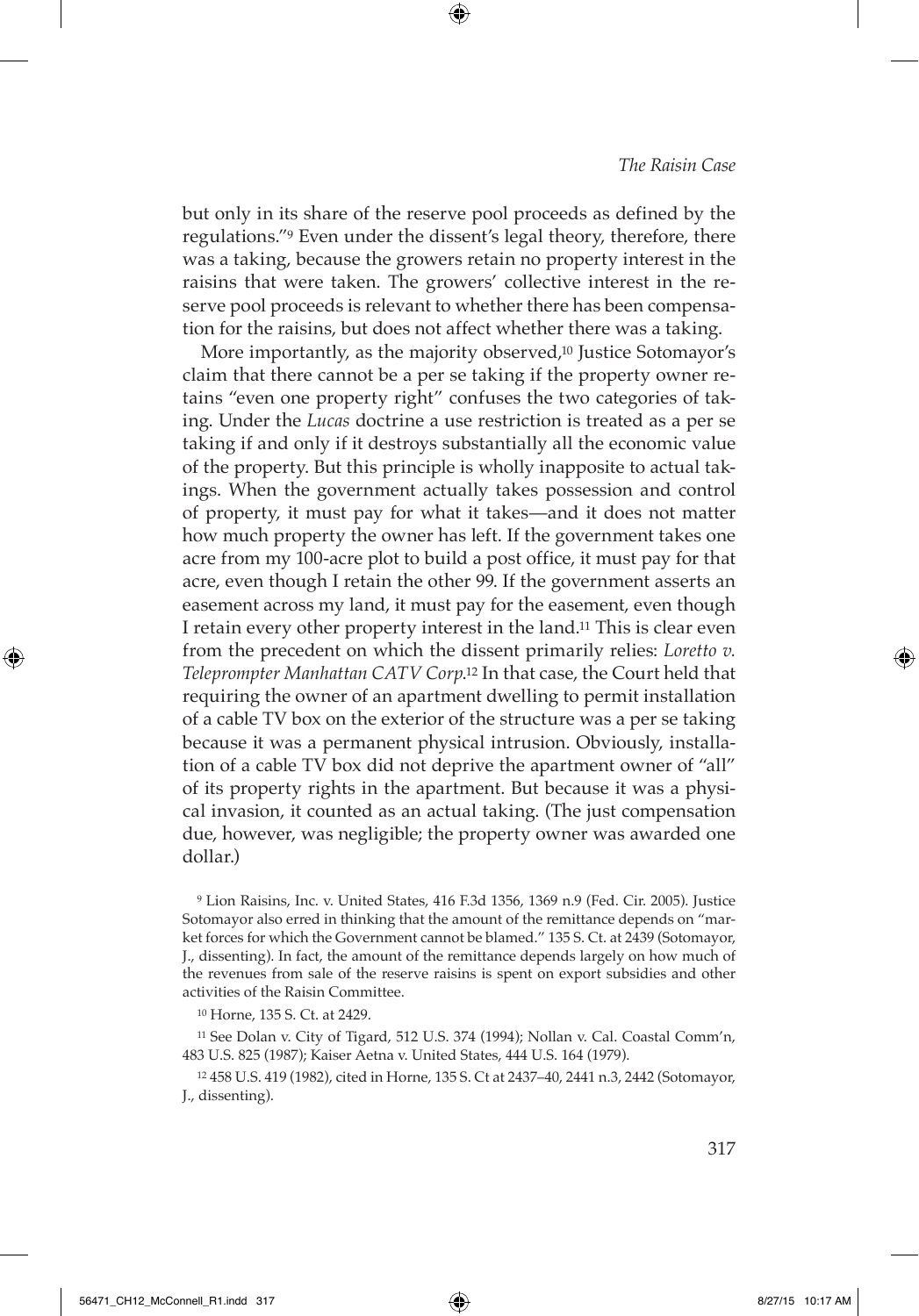The total-loss rule has long been recognized as a conceptual disaster area, incapable of objective and consistent administration.13 It should be abandoned where it now holds sway—as an upper bound on permissible uncompensated use restrictions—not extended to the core and settled territory of actual takings. If Justice Sotomayor's approach were adopted, it would be a relatively simple matter for governments to avoid their just-compensation obligation by allowing the property owner to retain some slight "property interest" even as it takes the rest. The cavalry could commandeer your horses, so long as it allows you to retain the contingent right to get them back at the end of the war (assuming they are alive). It is a blessing that no other justice joined the dissent.

One quibble with the majority opinion is that it did not supply a bit more theory about why this key distinction between actual takings and use restrictions makes sense. Why do the full protections of the Fifth Amendment apply when the government takes possession and control of property, though property owners must suffer use restrictions of comparable economic impact, with only the lame protections of "regulatory takings" jurisprudence (that is, substantive due process)? It makes little sense to attach dramatically different constitutional consequences to government actions that have similar purposes and effects.

This is not merely an abstract question. The stated purpose of the raisin program is to stabilize and increase prices of raisins by prohibiting growers from selling their entire crop. In theory, the size of the raisin reserve is set each year in accordance with expected crop size and market conditions, to maximize the total income of the raisin industry. In other words, it is a cartel. Note, however, that the Raisin Administrative Committee could accomplish its cartel objective without taking possession and control of the reserve raisins. Many agricultural programs operate that way, restricting acreage or crop yield or sales, or the timing or nature of sales, without actually appropriating any of the crop. The raisin program is unusual because, in addition to the sales cap, the government demands physical transfer of the excess raisins, which it then sells or gives away. It is only the latter aspect of the program—the expropriation—that the

<sup>13</sup> For a summary of the literature, as well as a cogent statement of the problem, see Jed Rubenfeld, Usings, 102 Yale L.J. 1077, 1081–97, 1106–10 (1993).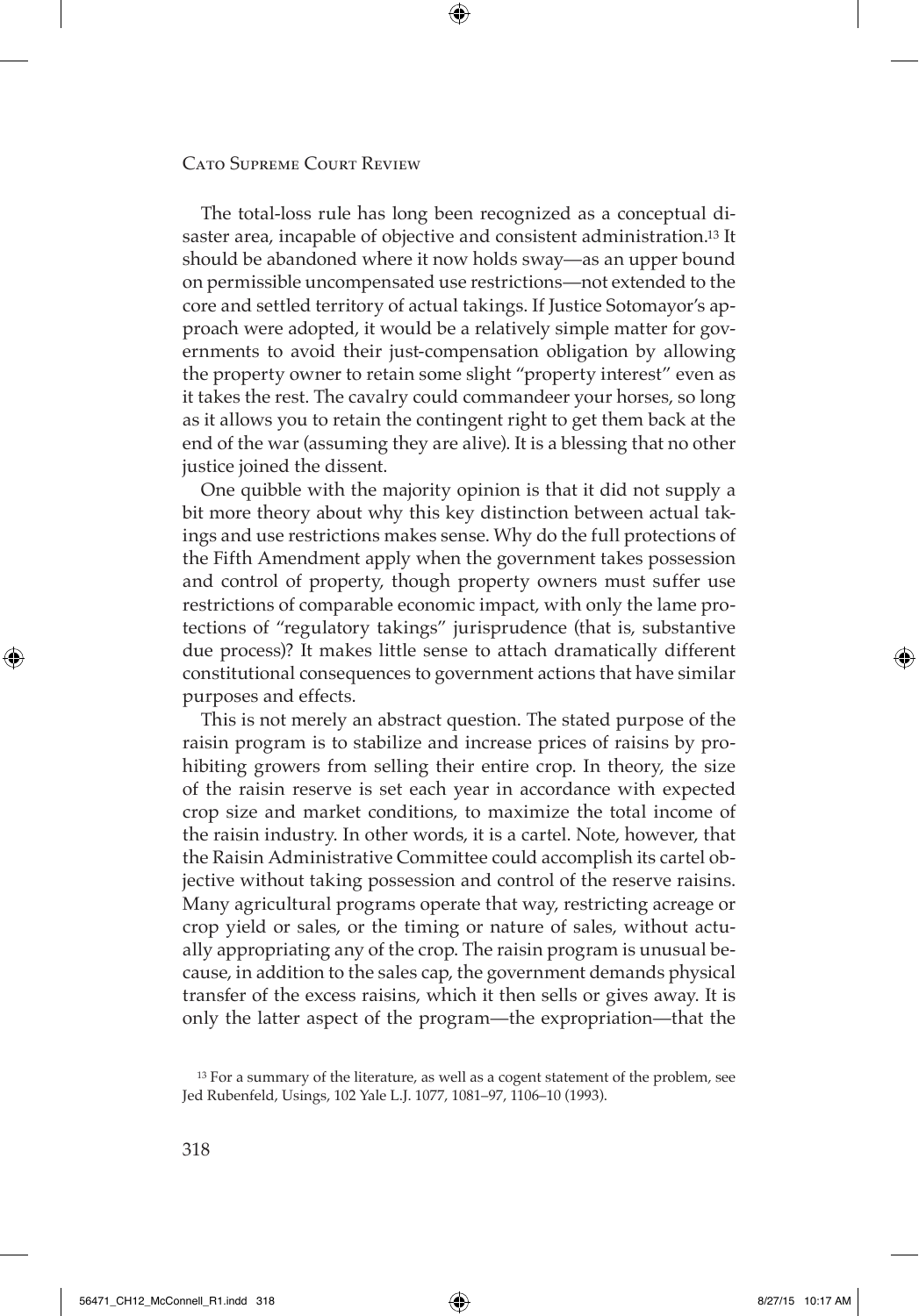Hornes challenged. They conceded that, if the Department of Agriculture merely told them not to sell the reserve portion of their raisin crop, rendering it worthless, that would be nothing but a regulatory taking—a claim they did not consider worth bringing.

The majority noted that "[t]he Government thinks it 'strange' and the dissent 'baffling' that the Hornes object to the reserve requirement, when they nonetheless concede that 'the government may prohibit the sale of raisins without effecting a per se taking.'"14 But the majority supplied only half an answer. The Court explained, correctly, that this "distinction flows naturally from the settled difference in our takings jurisprudence between appropriation and regulation."15 True: when the government *takes* property it has a categorical obligation to pay, but when it imposes *use restrictions*—even very costly ones—it does not. But why would a sensible constitution draw this line, if it is true, as the majority says, that "[a] physical taking of raisins and a regulatory limit on production may have the same economic impact on a grower"?16 The majority provides no real answer to its question, noting only that the Constitution "is concerned with means as well as ends."17

There is an answer. It lies, I think, not with any difference in economic impact on the grower, but with the political and economic incentives of the government. The government has little incentive to impose use restrictions whose costs exceed the regulatory benefits (assuming there is no animus against the property owner). That is certainly no guarantee of wise or efficient regulation, but, overall, one would expect the benefits to exceed the costs, at least roughly. When the government takes the property, however, it now has a thing of value that it can use for its own purposes, or to please constituents and supporters. In the absence of a just compensation requirement, one would expect the government to take from disfavored Class A and give to favored Class B, even if the losses to A exceed the benefits to B.

The raisin program is Exhibit A of this phenomenon. It is highly unlikely, for reasons we will discuss below, that the raisin volume

<sup>14</sup> Horne, 135 S. Ct. at 2428. <sup>15</sup> *Id.* <sup>16</sup> *Id.*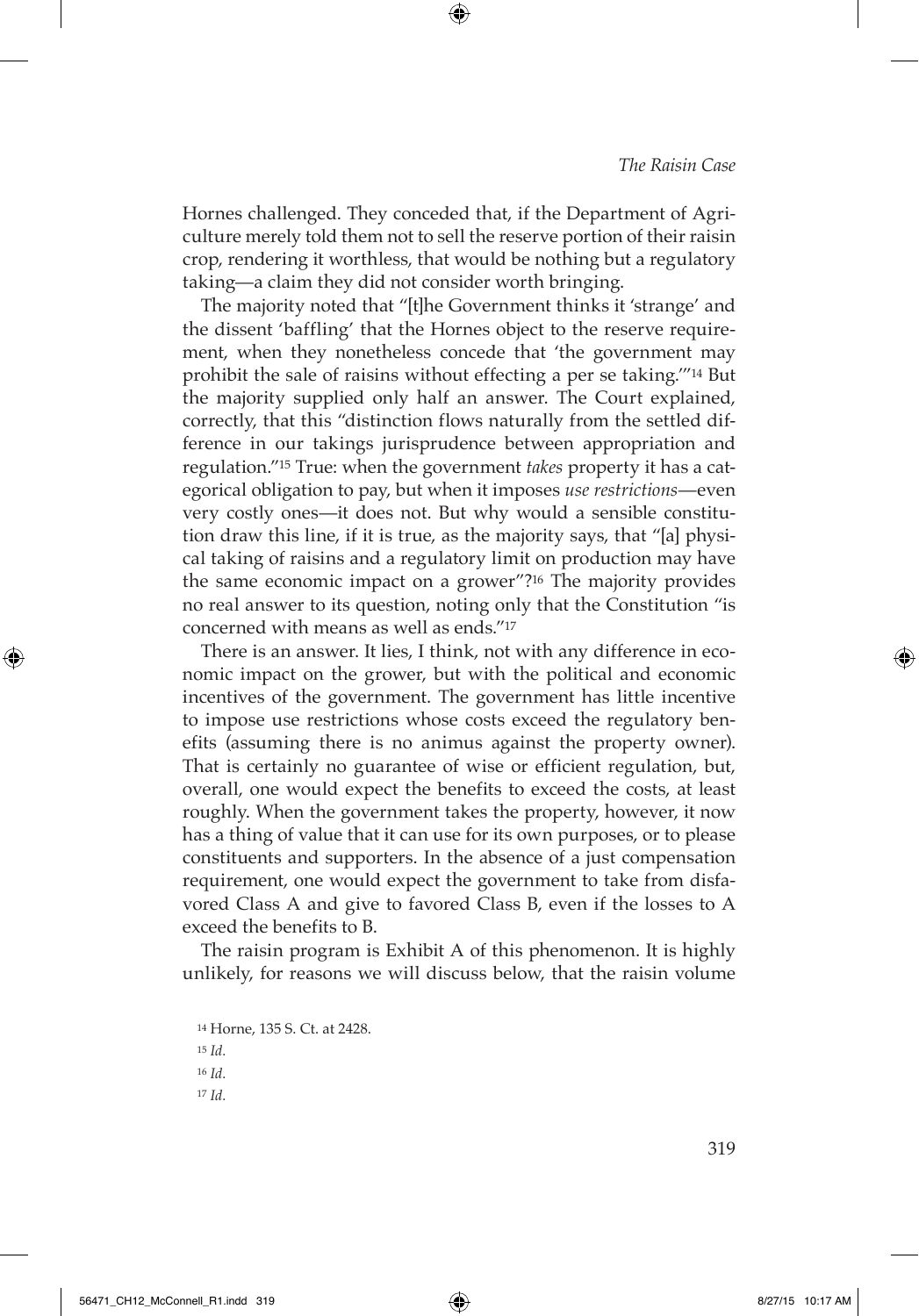controls would be imposed in the absence of the expropriation of the excess raisins. Farmers have already expended labor and capital in producing the raisins, and any requirement that they refrain from selling a portion of the crop would constitute a pure loss. It would make sense to impose a percentage cap on sales only if the price of the remaining raisins increased by prodigious amounts. Indeed, in a year like 2002–2003, when the raisin reserve was 47 percent of the crop, the price of the remaining raisins would have to increase by nearly 90 percent to make the pure volume control profitable.

But in fact the Raisin Administrative Committee takes possession of the excess raisins; they are not a pure loss. The RAC sells them or gives then away at its own discretion. In 2002–2003 it sold the vast majority of the reserve raisins, receiving \$118,280,587 in revenues, of which it devoted \$53,360,854 to export subsidies. In 2003–2004 the RAC sold its reserve raisins for \$111,242,849, spending \$99,807,957 on export subsidies.18 It is obvious that the big winners from the raisin program are the few large firms that engage in the export trade. It will come as no surprise to readers of this journal that a program of economic regulation supposedly enacted in the interest of small raisin farmers in fact works to the benefit of the largest players in the industry.

My conceptual point is that there is a large practical difference between value-destroying use restrictions and takings. When the government actually takes possession of private property, it can exploit the value of that property for what the Fifth Amendment calls "public use" and what, in practice, means politically advantageous uses. There will often be a political constituency for those uses (here, large exporters), even if the costs exceed the benefits. The majority opinion notes that the economic impact on the Hornes of pure volume controls would be the same as the economic impact of the taking. But large special interests do not specially benefit from pure volume controls, making abuse less likely. The constitutional line between takings and use restrictions reflects the reality that government is more likely to invade property rights if it thereby gains control over valuable resources that can be redistributed to its friends.

<sup>18</sup> Supplemental Appendix to the Petition for Writ of Certiorari at 2a, Horne v. Dep't of Agric., 135 S. Ct. 2419 (2015) (No. 14-275) (annual report of the Raisin Admin. Comm.), available at http://object.cato.org/sites/cato.org/files/ articles/raisinadministrative-committee-statement.pdf.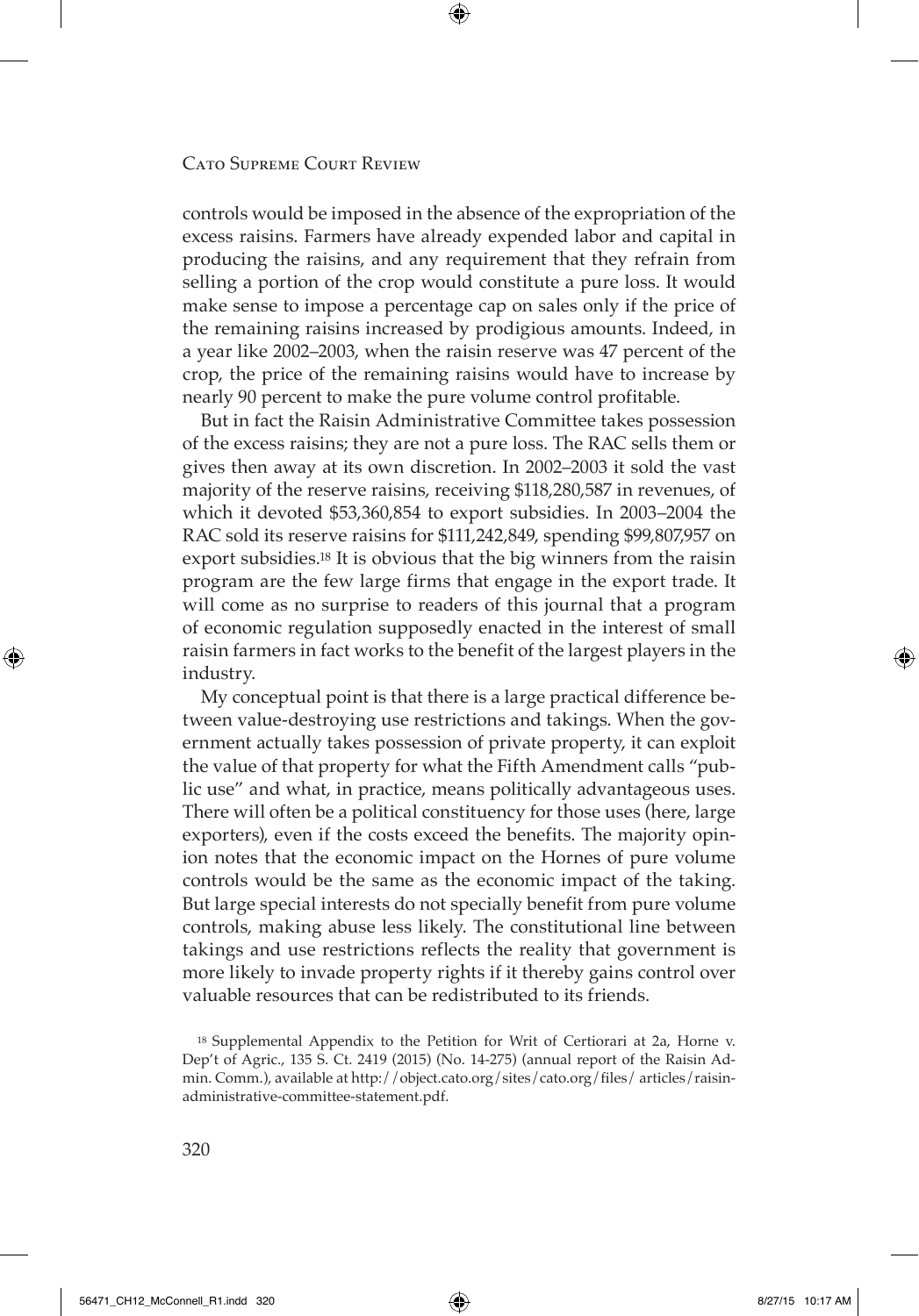The distinction also rests on a moral difference—often deconstructed and disliked by economists—between harm and benefit. The effect of the distinction is to allow government to prevent property owners from harming others, but not to allow government to require property owners to benefit others. This is not the occasion to delve into the philosophical depths of this important question. Suffice it to say that much of our law, of ordinary moral intuitions about justice, and of constitutional structure, depends on it. I may not drown a stranger in a pond, but I do not have to fish him out if I was not responsible for his being there. The Takings Clause seems to follow the same intuition.

The majority quite properly did not extend its reasoning to Takings Clause problems beyond *The Raisin Case* itself, but its emphatic insistence on the line between "appropriations" and "use restrictions" hints at a fundamental reformulation of the jurisprudence of "regulatory takings." That jurisprudence is utterly vacuous and has been so from its inception. The first regulatory takings case, *Pennsylvania Coal Co. v. Mahon*, unhelpfully stated that a use restriction becomes a Taking when it "goes too far."19 More recently, the Court's balancing test for regulatory takings, the *Penn Central* test, provides no meaningful criteria whatsoever. But if the majority is correct in *Horne*, there is a path out of the morass. A regulation in the form of a use restriction should be deemed a taking if the government thereby exploits (or in Fifth Amendment language "uses") the resource for its own affirmative purposes, but not if it simply prevents its use by the owner. Thus, a regulation effectively shutting down a coal-fired plant is not a "taking," but a regulation requiring the owner of an historic building to maintain its historic character for the pleasure and edification of society might be. If the government orders raisin growers to destroy part of their crop, this is not a taking; but if the government orders raisin growers to transfer part of their crop to the government, for sale or other disposition, it is.20 Professor Rubenfeld enunciates the "test" this way: "If the state's interest in taking or regulating something would be equally well served by destroying the thing altogether (putting aside any independent considerations

<sup>19</sup> 260 U.S. 393, 415 (1923).

<sup>20</sup> This suggestion closely resembles the position advocated by Professor Rubenfeld. See *supra* note 3. Readers curious about how to apply this line of reasoning should consult his article.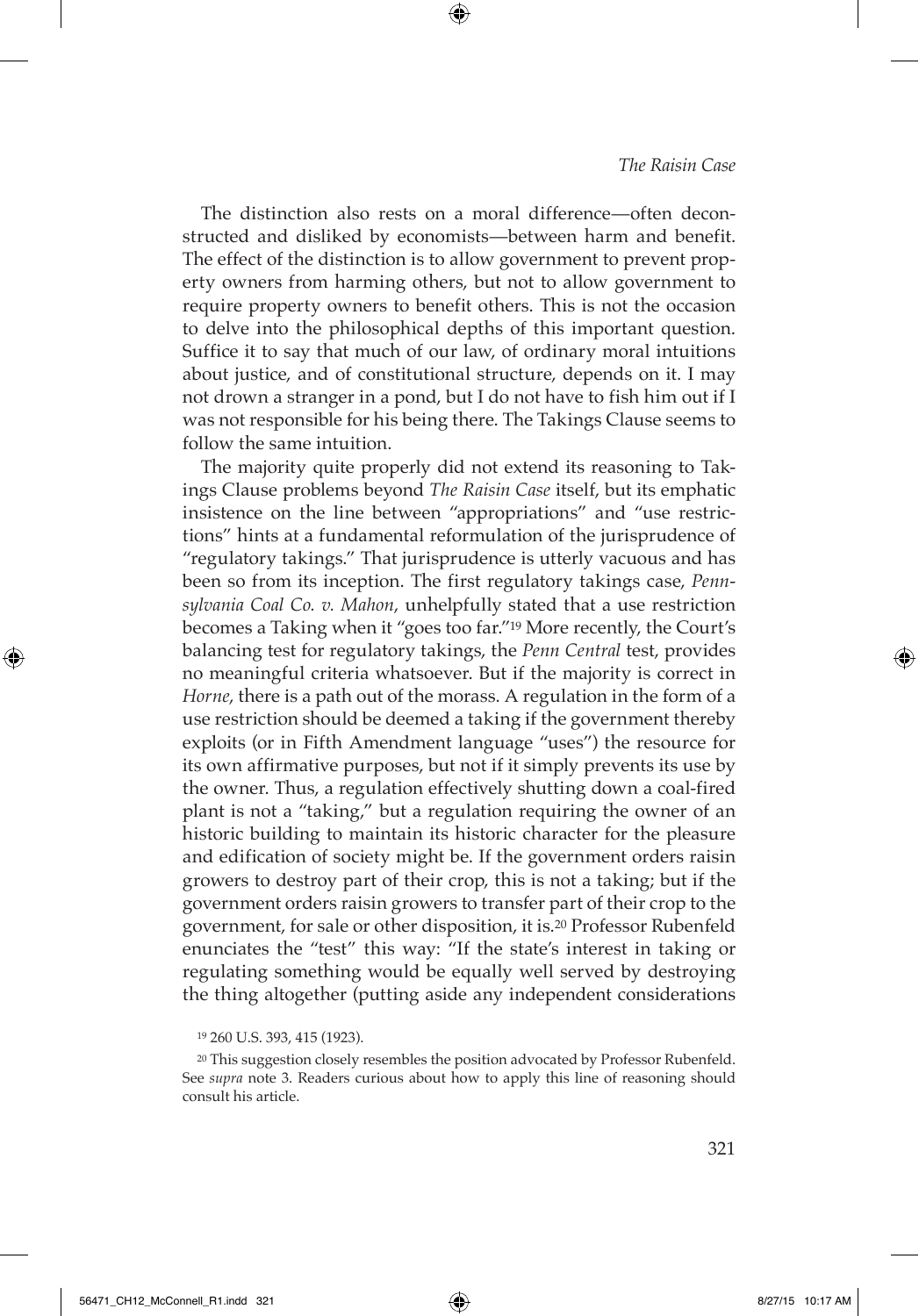that might make such destruction undesirable to the state for other reasons), no use-value of the thing is being exploited."21

Interestingly, the line between physical and regulatory takings is assailed from both "sides" of the issue. Some, like Justice Sotomayor, wish to relegate all or almost all takings—even actual appropriations, like the one here—to the tender mercies of *Penn Central* balancing. Others, like Professor Richard Epstein, who calls the difference between physical and regulatory takings "an indefensible intellectual distinction," wish to extend the rigorous protections of just compensation to the wide expanses of improvident regulation.<sup>22</sup> I would speculate that Justice Sotomayor is more prescient on this matter than Professor Epstein: that erasure of the distinction would be more likely to water down existing protections for property than to expand judicial review of the substance of economic regulation. But the common ground between Sotomayor and Epstein highlights that the Takings Clause, as interpreted by the majority, occupies a middle ground that protects private property from confiscation but does not augur a return to the substantive-due-process solicitude for economic liberty of the *Lochner* sort.23

# **II. Protections for Personal Property**

*The Raisin Case* is most likely to be remembered—and cited—for the proposition that the Takings Clause protects personal property (such as raisins) no less than it protects real property (land). Surprisingly, the Court had never squarely addressed that question before, perhaps because no one ever doubted that the Takings Clause applies fully to personal property. The Court has applied the Clause (in its "per se" form) in the past to such personal property as patents, steamboats, machinery, and money,24 but it did so casually, without explanation, until *Horne*. In *Horne*, the Ninth Circuit panel held that

<sup>24</sup> See Webb's Fabulous Pharmacies, Inc. v. Beckwith, 449 U.S. 155 (1980) (money); United States v. General Motors Corp., 323 U.S. 373 (1945) (machinery); United States

<sup>21</sup> Rubenfeld, *supra* note 3, at 1116.

<sup>22</sup>Richard Epstein, Raisin' A Raw Deal, Defining Ideas, Hoover Institution (July 6, 2015), http://www.hoover.org/research/raisin-raw-deal.

<sup>23</sup> Lochner v. New York, 198 U.S. 45 (1905). I appreciate that many readers of this journal may not find that an ominous possibility, but if we are to build consensus for stronger protections for property rights, our coalition must be broader than *Lochner*  advocates.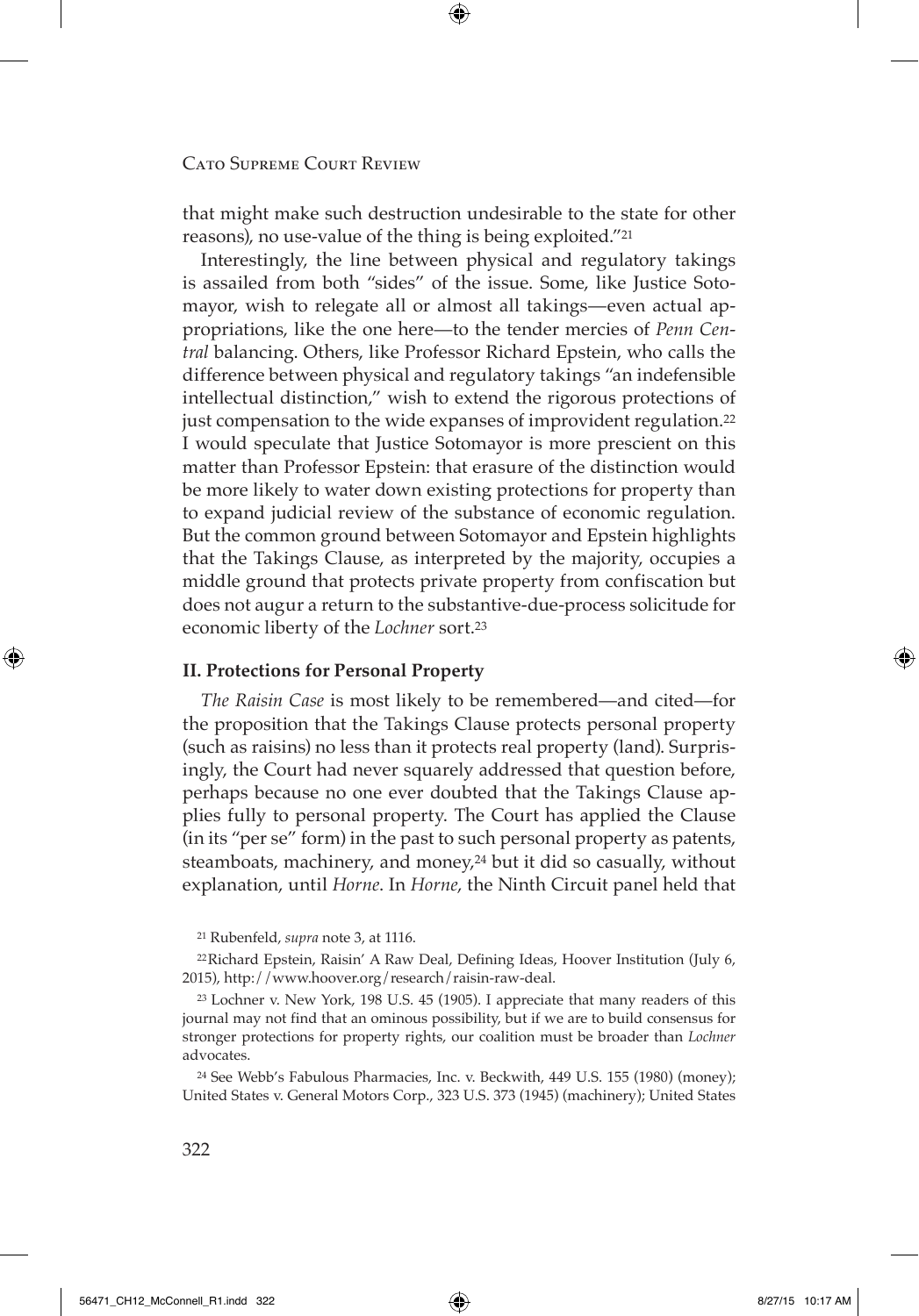"per se" takings rules (which I prefer to call actual takings) do not apply to personal property. (To its credit, the government did not suggest this line of argument to the court of appeals and disdained to defend it before the Supreme Court.) That surprising holding attracted much of the attention the case received from the bar, and may have been the reason the Court granted the petition for certiorari.

That the Takings Clause applies fully to personal property may be the takeaway holding of *The Raisin Case*, but it raises little in the way of intellectual interest. Of course the Takings Clause applies fully to personal property. Nothing in the text, history, or logic of the clause suggests otherwise. As the majority wrote: "The Government has a categorical duty to pay just compensation when it takes your car, just as when it takes your home."25 There was no dissent on this point.

Indeed, as the majority observed, protection of personal property—and especially of farmers' crops—has been a central concern of takings jurisprudence since the Magna Carta. One provision of that fountainhead of Anglo-American constitutionalism provided that "[n]o constable or other of Our bailiffs shall take corn or other chattels of any man without immediate payment, unless the seller voluntarily consents to postponement of payment."26 In the colonial era, Section 8 of the Massachusetts Body of Liberties (1641) protected personal property alone from uncompensated takings. As an historical matter, uncompensated takings of personal property such as horses, vehicles, food, blankets, and supplies by the army likely were the animating events that led to the Takings Clause. Henry St. George Tucker, author of the first treatise on the United States Constitution, observed that the Takings Clause was "probably" enacted in response to "the arbitrary and oppressive mode of obtaining supplies for the army, and other public uses, by impressment, as was too frequently practiced during the revolutionary war, without any compensation whatever."27 As early as 1778, John Jay, later the first

v. Russell, 80 U.S. 623 (1871) (steamboats); United States v. Palmer, 128 U.S. 262 (1888) (patents)

<sup>25</sup> Horne, 135 S. Ct. at 2426.

<sup>26</sup> Magna Carta, § 28 (1215), reprinted in A.E. Dick Howard, Magna Carta: Text and Commentary 43 (1964).

<sup>27</sup> 1 St. George Tucker, Blackstone's Commentaries: With Notes of Reference, to the Constitution and Laws, of the Federal Government of the United States; and of the Commonwealth of Virginia 305–06 (1803).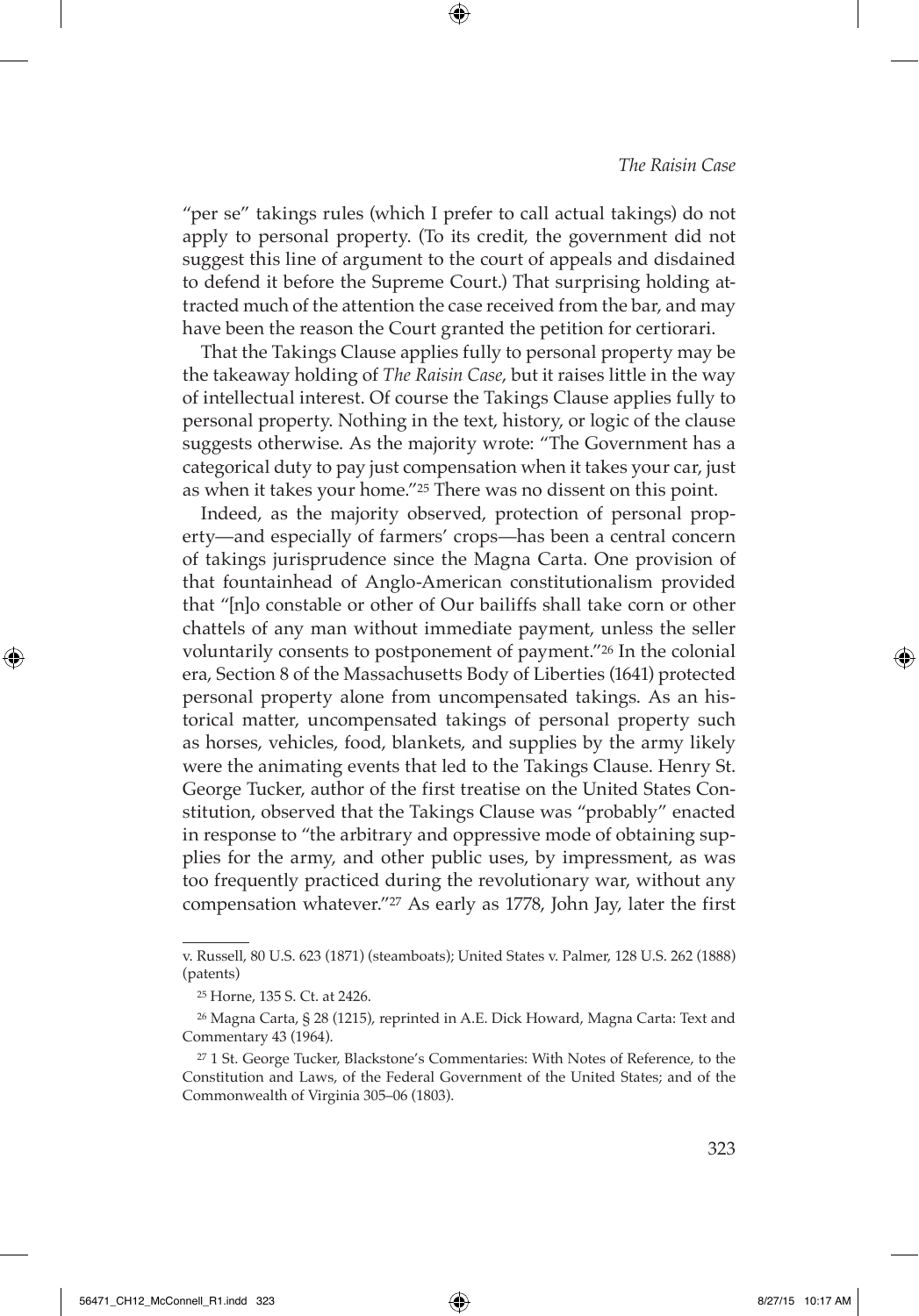chief justice of the United States, wrote an essay decrying the practice by military quartermasters in New York of impressing "horses, teems [sic], and carriages" without the protections of the law.28 Many questions surrounding the law of private property are controversial, but it is hard to see under what point of view it could be permissible for the government to take your chattels without payment but not your land.

The sole support for the Ninth Circuit's holding was language in *Lucas* that suggested—without holding, for the case did not actually involve the issue—that personal property might not be included in the special rule that use restrictions that render property economically worthless are treated as per se takings.29 Once again, the analytical confusion wrought by *Lucas* takes its toll. *Lucas* is not a case about an actual taking. It is a case about a use restriction that effectively destroyed all of the land's economic value. The intuition behind *Lucas* is that a regulation that destroys all economic value of land must necessarily "go too far." That intuition is less likely to hold water in the case of personal property; many regulations render specific forms of personal property valueless. But as the majority recognized, none of this has any bearing when the government actually takes possession. When the government takes personal property and uses it (or sells the property and uses the proceeds), it must pay.

# **III. "Voluntary" Transactions and Unconstitutional Conditions**

The most sweeping of the government's arguments in support of the raisin program was that raisin growers "voluntarily" choose to participate in the program in exchange for the "benefit" of selling their remaining raisins in interstate commerce. If they do not like the reserve requirement, said the government, they can plant different crops or use their grapes to make wine instead of raisins. The majority responded acerbically: "'Let them sell wine' is probably not much more comforting to the raisin growers than similar retorts have been to others throughout history."30

<sup>29</sup> Horne v. Dep't of Agric., 750 F.3d 1128, 1139–40 (9th Cir. 2014) (citing Lucas, 505 U.S. at 1027-28).

<sup>30</sup> Horne, 135 S. Ct. at 2430.

<sup>28</sup> John Jay, A Freeholder, A Hint to the Legislature of the State of New York (1778), reprinted in 5 The Founders' Constitution 312–13 (Philip B. Kurland & Ralph Lerner, eds., 1987).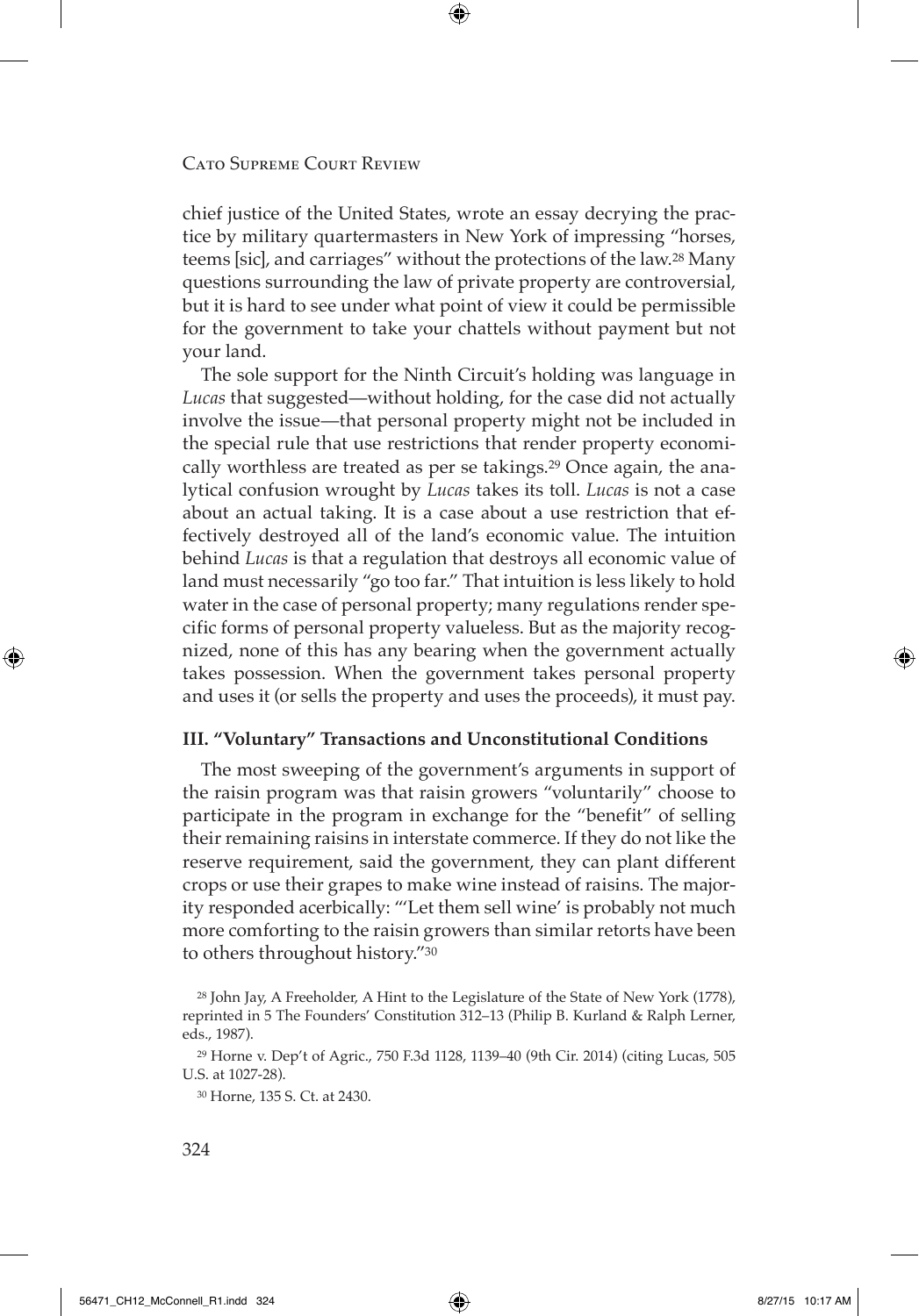It is sometimes true that a person can be required to waive exercise of a constitutional right in exchange for a government benefit. But if being allowed to engage in business is a "benefit," not much would remain of constitutional rights. During the middle decades of the last century, the Court—led by its liberals, and especially Justice William Brennan—developed a line of analysis called "unconstitutional conditions" doctrine to define and limit the scope of the government's power to condition benefits on the waiver of constitutional rights.31 The doctrine is not always clear and it is not always applied consistently.32 A simple summary is that the government may not require a person to waive a constitutional right in exchange for a generally available public benefit unless that waiver is closely related ("germane") to the reason the benefit is being granted.

The Court has gradually, sometimes haltingly, extended these principles to virtually all constitutional rights. One of the first was freedom of speech. Justice Brennan expressed the logic of the doctrine in *Speiser v. Randall*, a case involving the grant of certain tax benefits to veterans only to those willing to take a loyalty oath:

> To deny an exemption to claimants who engage in certain forms of speech is in effect to penalize them for such speech. Its deterrent effect is the same as if the State were to fine them for this speech. The appellees are plainly mistaken in their argument that, because a tax exemption is a "privilege" or "bounty," its denial may not infringe speech.33

The doctrine was extended to the Takings Clause (though without mentioning its name) in *Loretto v. Teleprompter Manhattan CATV Corp*.34 The government had argued that it could require property owners to permit installation of cable TV boxes without compensation for the intrusion, as a condition of permission to rent the

<sup>31</sup> See Richard A. Epstein, The Supreme Court 1987 Term: Foreword: Unconstitutional Conditions, State Power, and the Limits of Consent, 102 Harv. L. Rev. 4 (1988); Seth F. Kreimer, Allocational Sanctions: The Problem of Negative Rights in a Positive State, 132 U. Pa. L. Rev. 1293 (1984); Kathleen M. Sullivan, Unconstitutional Conditions, 102 Harv. L. Rev. 1413 (1989).

<sup>32</sup> See, e.g., Christian Legal Soc'y v. Martinez, 561 U.S. 661 (2010) (allowing state university to require waiver of freedom of association as a condition to being allowed to use an otherwise open speech forum).

<sup>33</sup> 357 U.S. 513, 518 (1958).

<sup>34</sup> 458 U.S. 419 (1982).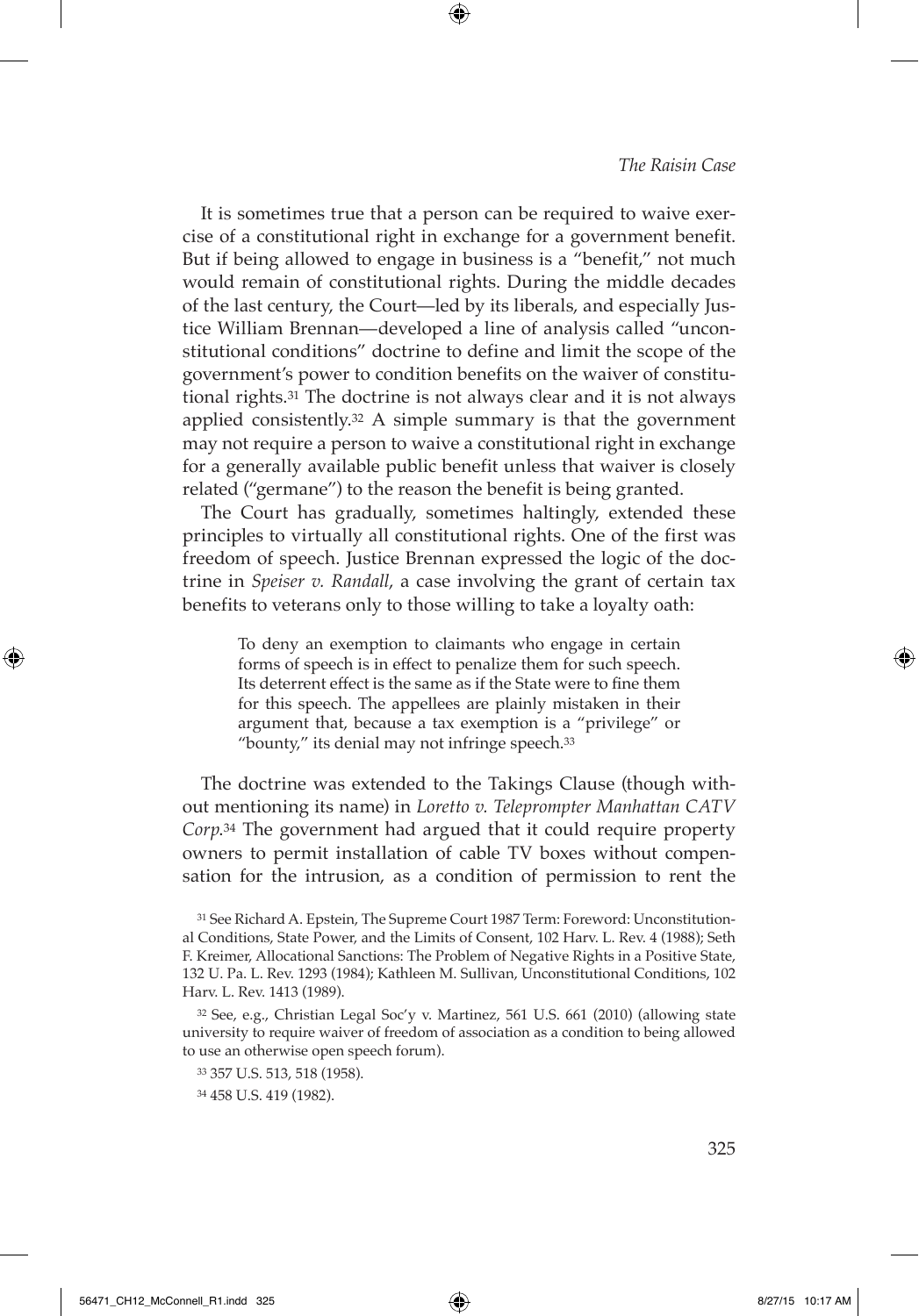apartments. Justice Thurgood Marshall's opinion for the Court rejected this argument, explaining:

It is true that the landlord could avoid the requirements of § 828 by ceasing to rent the building to tenants. But a landlord's ability to rent his property may not be conditioned on his forfeiting the right to compensation for a physical occupation. Teleprompter's broad "use-dependency" argument proves too much. For example, it would allow the government to require a landlord to devote a substantial portion of his building to vending and washing machines, with all profits to be retained by the owners of these services and with no compensation for the deprivation of space. It would even allow the government to requisition a certain number of apartments as permanent government offices. The right of a property owner to exclude a stranger's physical occupation of his land cannot be so easily manipulated.35

The argument applies equally to the raisin program. The right of raisin growers to sell their product cannot be conditioned on forcing them to give a portion of their crop to the government.

Unfortunately, there is a precedent that at least seems to go the other way: *Ruckleshaus v. Monsanto Corp*.36 That case involved an Environmental Protection Agency requirement that certain pesticide manufacturers disclose health and safety information, including trade secrets, which then were made public. It is possible that this requirement could have been upheld on other grounds, but the Court did so on the ground that Monsanto had waived its property right in exchange for a "valuable Government benefit"—namely, the permission to sell the pesticides.37 More broadly, the Court wrote that the disclosure requirement was the price the company had to pay for "'the advantage of living and doing business in a civilized community.'"38 The Court made no mention of the unconstitutional conditions doctrine, no mention of *Loretto*, no attempt to distinguish contrary cases, and no attempt to identify limits to this argument.

<sup>35</sup> *Id.* at 439 n.17.

<sup>36</sup> 467 U.S. 986 (1984).

<sup>37</sup> *Id.* at 1007.

<sup>38</sup> *Id.* (quoting Andrus v. Allard, 444 U.S. 51, 67 (1979)).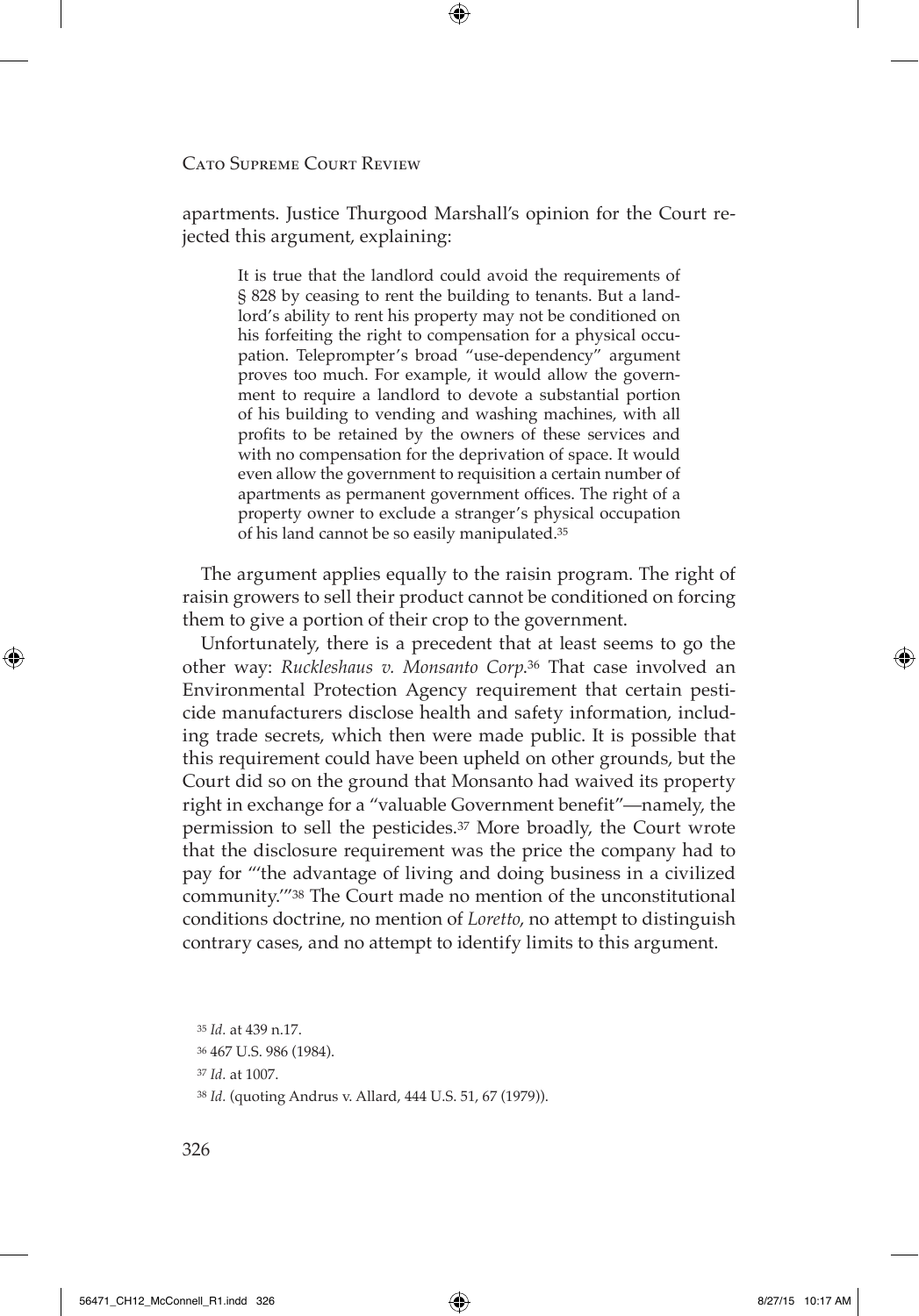It would probably be preferable if the Court in *Horne* had simply stated that *Monsanto* was wrongly decided, or at least wrongly reasoned. But that is not the way constitutional law usually works. Faced with an erroneous precedent, the Court more commonly distinguishes it, sometimes on spurious grounds, effectively limiting the precedent to its facts. To some extent, the Court had already done that to *Monsanto*. In *Nollan v. California Coastal Commission*,39 an important and careful application of unconstitutional conditions doctrine to the Takings Clause, the Court had held that "the right to build on one's own property . . . cannot remotely be described as a 'government benefit,'" and so does not allow the government to demand property as part of the bargain.40 This is an important point: it is not a "benefit" for the government simply to refrain from forbidding a person to do something he would otherwise be free to do. Raisin farmers have the right to sell raisins, and the government is doing them no favors when it gets out of the way.

Not content with *Nollan*'s limitation of the reach of the decision, Chief Justice Roberts went on to distinguish *Monsanto* on the ground that selling pesticides is dangerous to public health, while "[r]aisins . . . are a healthy snack."41 Justice Sotomayor's dissent may be right that this ground of distinction does not "hold up"—that "nothing in *Monsanto* . . . turned on the dangerousness of the commodity at issue."42 But that is a product of the alarmingly sweeping language of the *Monsanto* opinion. In fact, the regulatory action in *Monsanto* might have been justifiable under the doctrine, frequently applied in land use permitting, that property owners can sometimes be required to disgorge property when this serves to mitigate the damage their actions would otherwise inflict on the public. They might, for example, have to pay for improvements to

- <sup>39</sup> 483 U.S. 825 (1987).
- <sup>40</sup> *Id.* at 833 n.2.
- <sup>41</sup> Horne, 135 S. Ct. at 2431.

<sup>42</sup> *Id.* at 2441 n.2 (Sotomayor, J., dissenting). Justice Sotomayor was on far weaker ground in relying on *Andrus v. Allard*, 444 U.S. 51 (1979), which upheld a bar on the sale of eagle feathers, rendering them economically (but not culturally or religiously) valueless. *Andrus* was a mere use restriction; the government neither took possession of the feathers nor appropriated any aspect of their value. In *Monsanto*, the government and the public made use of the company's trade secrets.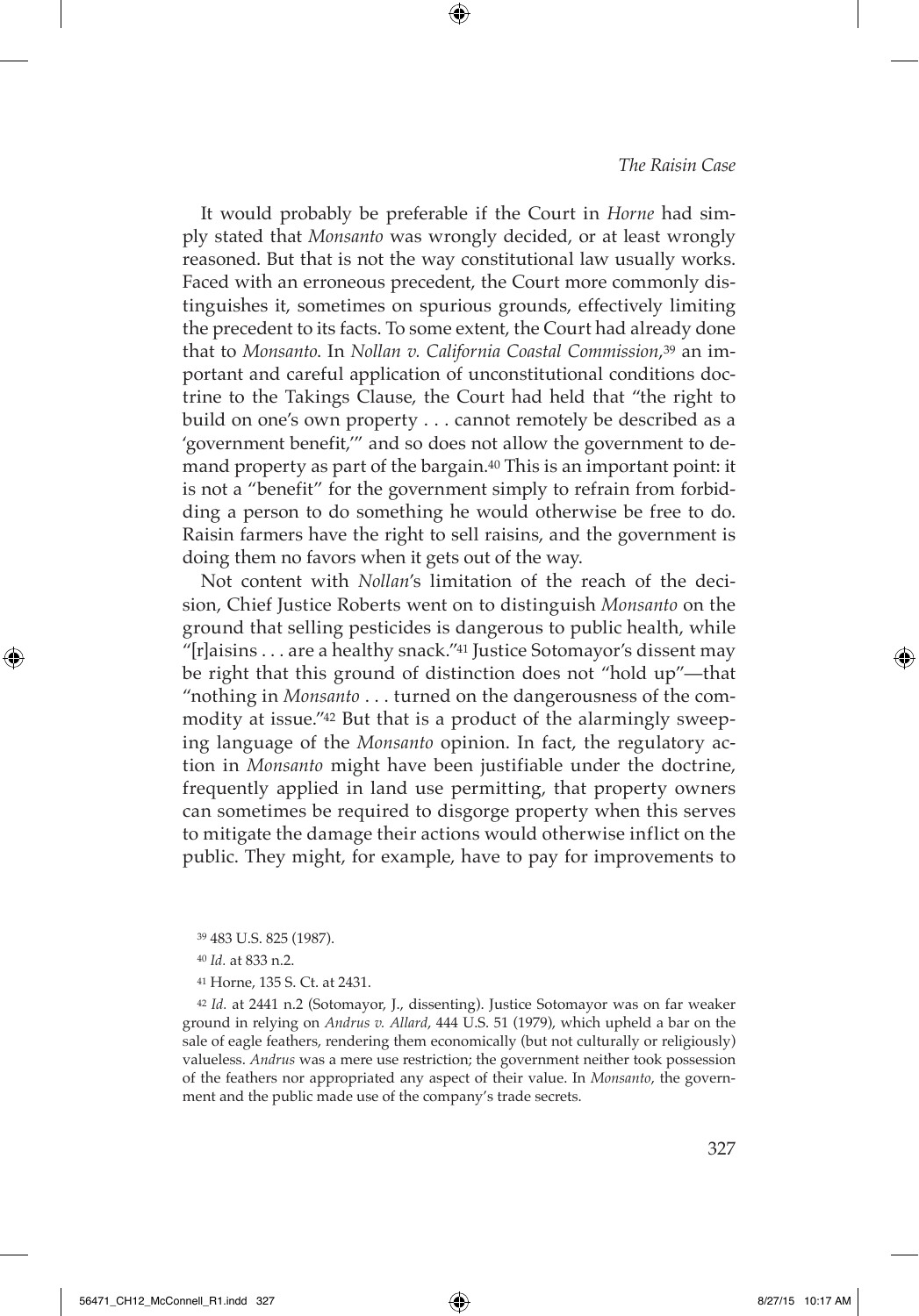sewers or roads, or dedicate open space to the public, if a development would strain existing infrastructure.43

It has been suggested that this principle covers the raisin program, on the theory that the sale of raisins somehow "harms" other members of the raisin industry by depressing prices. I personally believe this strains the idea of "harm" beyond its breaking point. But even if it is a "harm", the argument might justify capping the number of raisins a grower may sell, but it provides no justification for the further requirement that the growers transfer those raisins, without compensation, to the government. Those transfers do nothing to benefit growers, apart from any remittances they might generate.

# **IV. The Question of Offsetting Benefits**

Justice Stephen Breyer, joined by Justices Ruth Bader Ginsburg and Elena Kagan, dissented in part, on the theory that a remand is necessary to determine whether the benefit to the Hornes of higher raisin prices caused by the reserve requirement might constitute just compensation. The majority rejected this suggestion, largely on the ground that the government "has already calculated the amount of just compensation in this case, when it fined the Hornes the fair market value of the raisins: \$483,843.53. The Government cannot now disavow that valuation . . . ."44 The proper remedy, the majority held, is to reverse the decision upholding the fine. That seems to be an adequate response, but Justice Breyer's partial dissent invites further reflection, both about the nature of Takings remedies and about the economics of the raisin program.

There is a more fundamental reason why the proper remedy in *The Raisin Case* was simply to reverse the fine: there was no taking, not yet, and therefore no legal basis for doing the just compensation calculations that the partial dissent contemplated. The *Horne* litigation was neither an eminent domain proceeding nor an inverse condemnation proceeding; rather, it was an injunctive action to prevent an unconstitutional taking before it occurred. The raisin program is unconstitutional not (as the partial dissent would have it) because

<sup>43</sup> See Koontz v. St. Johns River Water Mgmt. Dist., 133 S. Ct. 2586 (2013), and Dolan v. City of Tigard, 512 U.S. 374 (1994), for explanations of these cases and their constitutional limits.

<sup>44</sup> Horne, 135 S. Ct. at 2433 (citation omitted).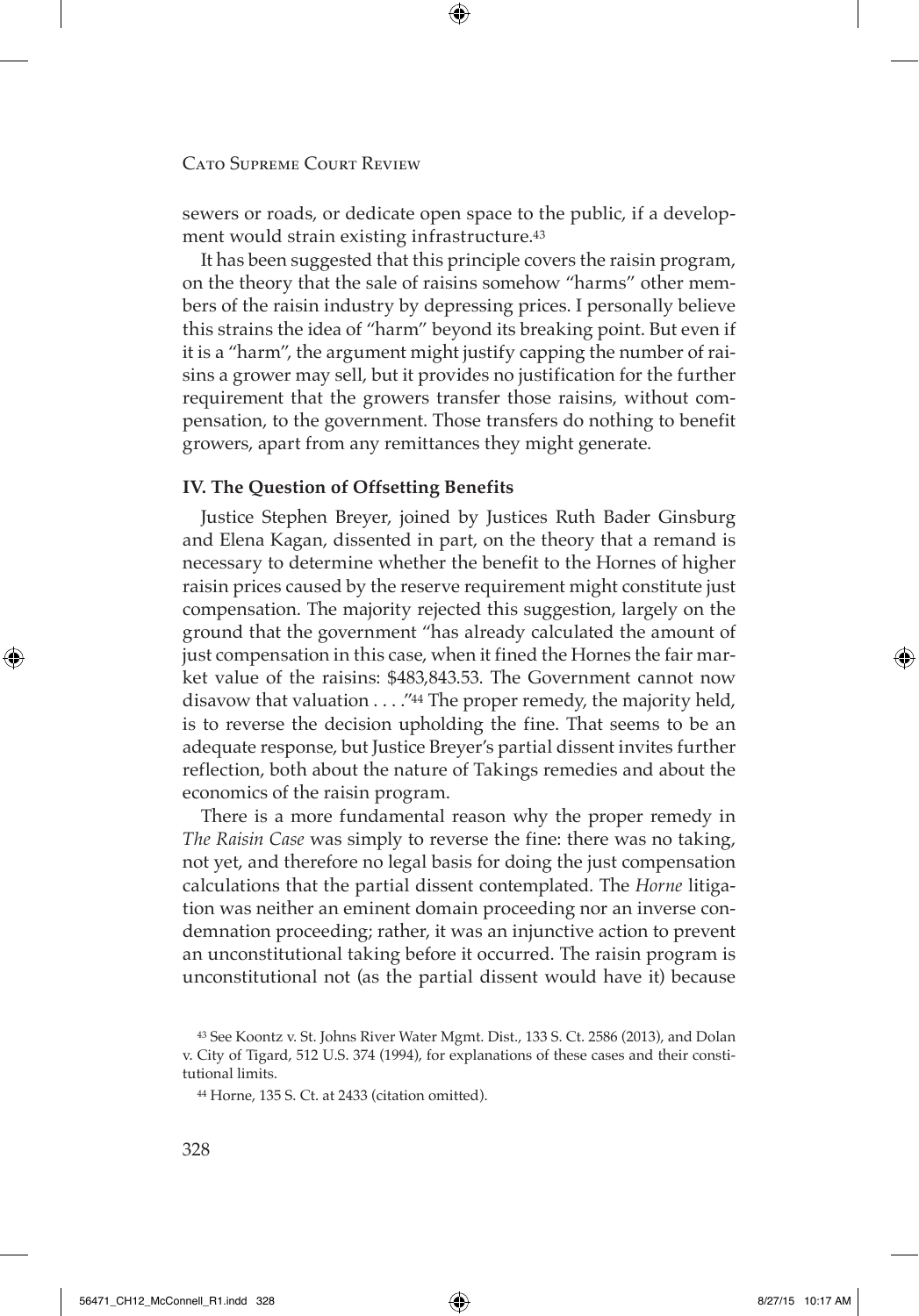compensation was inadequate, but because the statutory scheme did not contemplate compensation in the first place. The Agricultural Marketing Agreement Act, the exclusive legal avenue by which the Hornes could challenge the order to turn over their raisins, refers to the district court as exercising "jurisdiction in equity"—and an equity court does not have authority to calculate or award damages.45

As Professor Thomas Merrill explains in his recent article, *Anticipatory Remedies for Takings*, there is nothing wrong in principle with injunctive or declaratory actions to prevent takings where the legislature has made no provision for compensation.46 Indeed, although the Court has not noted the fact or explained what it is doing, there have been numerous cases in recent years enjoining takings where there was no legal provision for just compensation.47 *The Raisin Case* was such a case. It may help to resurrect the original understanding of remedies under the Fifth Amendment, which prevailed until the early 20th century. When the government proposes to effectuate a taking and the legislature has provided for compensation, the remedy is for the property owner to sue for compensation; but if the government proposes to effectuate a taking and the legislature has not provided for compensation; (implicitly or explicitly a question of statutory interpretation), the proper remedy is to sue for an injunction or declaration that the uncompensated taking is unconstitutional.48

The economic reasoning of the partial dissent also warrants comment. It rests on the speculation that the raisin reserve must necessarily have benefitted raisin growers like the Hornes (albeit at the expense of consumers). Why else would the program exist?

There are both empirical and theoretical reasons to doubt that the raisin reserve program actually raises the price of raisins over the long run. The only serious academic study of the consequences of the program—a study cited by the government in its brief—concluded

<sup>45</sup> 7 U.S.C. § 608c(15)(B) (2015).

<sup>46</sup> Thomas M. Merrill, Anticipatory Remedies for Takings, 128 Harv. L. Rev. 1630 (2015).

<sup>47</sup> See Joshua D. Hawley, The Beginning of the End? *Horne v. Department of Agriculture* and the Future of *Williamson County*, 2012–2013 Cato Sup. Ct. Rev. 245, 256 n.58 (2013) (collecting cases).

<sup>48</sup> See Robert Brauneis, The First Constitutional Tort: The Remedial Revolution in Nineteenth-Century State Just Compensation Law, 52 Vand. L. Rev. 57 (1999).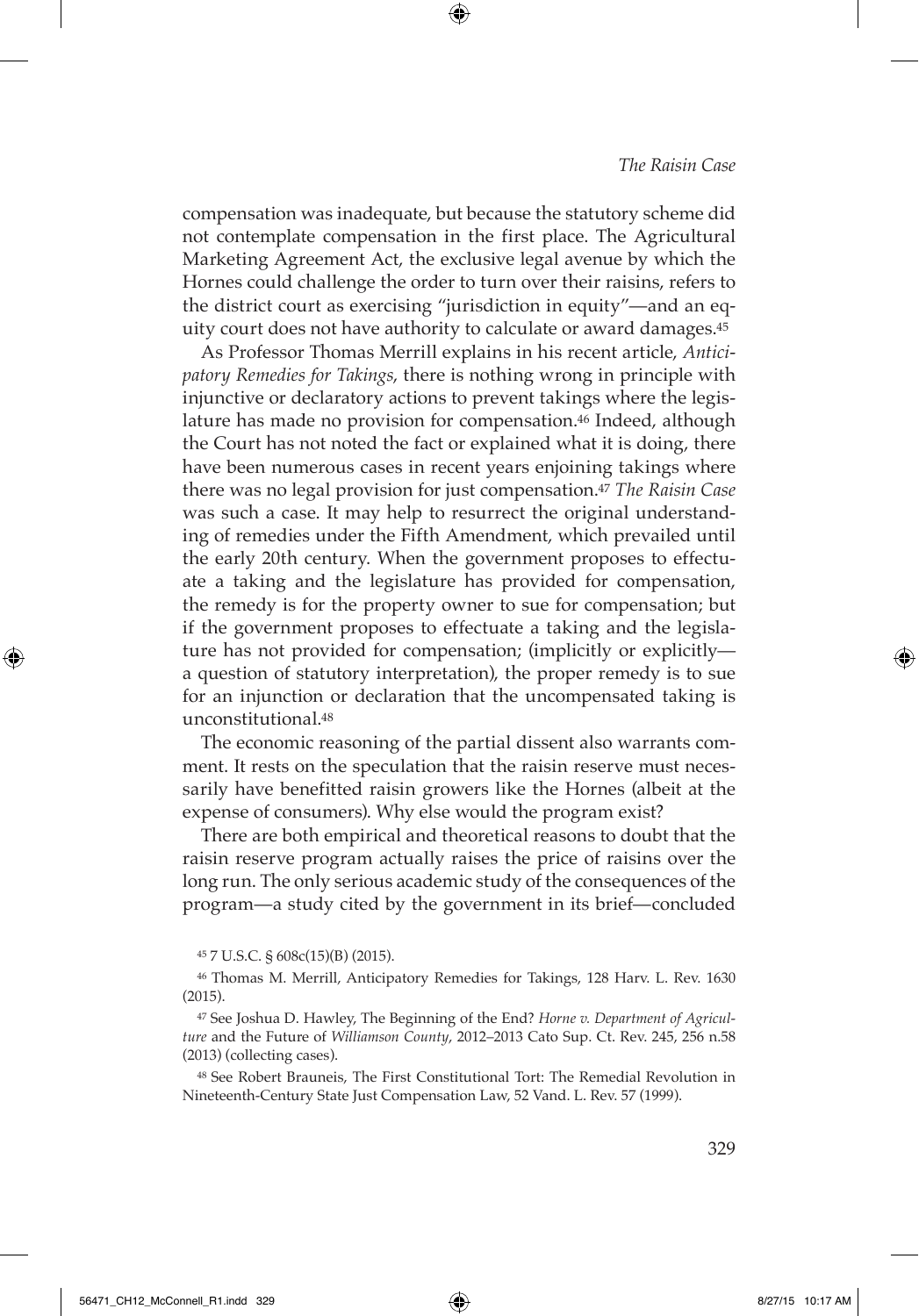that "grower net return . . . averaged zero under the volume control program, suggesting that profits were not above normal" relative to an unregulated market, though prices were less variable.49 Even the Department of Agriculture's estimates of the effects of the reserve turn out to predict that growers are made worse off. Take the 2003– 2004 crop year as an example. That year, the field price for raisins was \$810 per ton.50 The department's econometric model estimated that the price would have been \$63 per ton less without the reserve, or \$747 per ton.51 Using that figure, a producer of 1,000 tons of raisins could have sold them in an unregulated market for \$747,000, from which should be deducted the state mandatory advertising fee of almost \$5 per ton. Under the marketing order, however, the producer could sell only 70% of his crop, yielding \$567,000. He received nothing for his reserve raisins that year, meaning he was worse off by \$175,000. This is according to the government's own numbers.

What is the explanation? Why wouldn't a cartel dominated by the industry benefit the industry? There are at least three reasons why the raisin reserve program was not well designed to increase the incomes of raisin farmers. First, if the volume controls actually have the effect of maintaining above-market prices, hence supracompetitive profits to growers, this would simply attract more producers into the industry, dissipating any benefits over the long run. Even in the shorter run, volume controls calculated as a percentage of crops already grown—in contrast to volume controls based on reducing acreage or production levels—have the perverse effect of stimulating production while discouraging marketing. If you grow more raisins, you may sell proportionately more raisins. Second, it is likely that the Raisin Administrative Committee's own sales and give-aways have a depressive effect on prices. Third, given that raisins grown abroad may be imported into the United States without being subject to the volume controls, it is likely that volume controls hurt American farmers while driving up world prices, to the benefit of foreign growers. In a world market, it is not possible to enrich

<sup>49</sup> Ben C. French & Carole Frank Nuckton, An Empirical Analysis of Economic Performance Under the Marketing Order for Raisins, 73 Am. J. Agric. Econ. 581, 592 (1991).

<sup>50</sup> Petition for Writ of Certiorari at 41a, Horne, 135 S. Ct. 2419 (No. 14-275).

<sup>51</sup> Brief for the Respondent at 10, Horne, 135 S. Ct. 2419 (No. 14-275).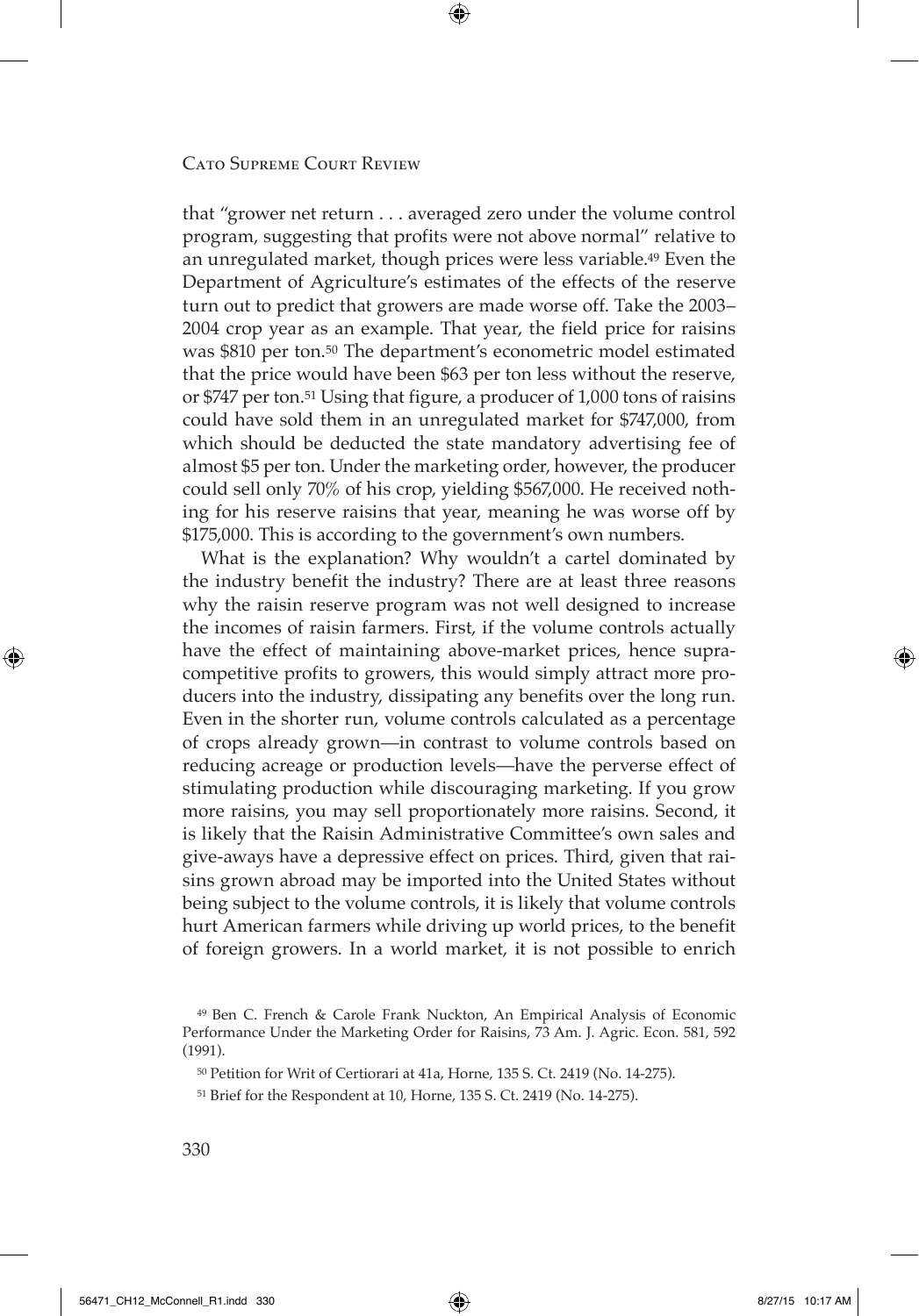American growers by restricting their sales, when Turkish and other competitors can pick up the slack.

Again, one may wonder why the Raisin Administrative Committee, which is elected by members of the industry (then formally appointed by the secretary of agriculture) would continue a program that likely hurts its constituents. The most likely answer is that *exporters* benefit from the export subsidies that are financed by sale of the reserve raisins. The raisin industry is highly concentrated, with one large cooperative commanding a plurality of the seats on the RAC. Since that cooperative is the largest exporter, it seems probable that this is the explanation for the political support for the raisin reserve. Interestingly, though, for the last five years the RAC has set the reserve at zero, and the cooperative has petitioned to cancel it altogether.52 Apparently, even with the export subsidies, the raisin program has come to be a loser for even the large players who previously were its supporters.

No one would expect Supreme Court justices to research the empirical evidence or to engage in economic analysis of the program, but it is somewhat disappointing that Breyer's partial dissent, written by the justice most versed in economic regulation and its perversities, showed so little skepticism about the government lawyers' claim that the raisin reserve program, on balance, benefitted growers like the Hornes. Very likely, it did not.

# **V. Conclusion**

*The Raisin Case* made little new law. It affirmed that the Takings Clause protects personal as well as real property, but this had not genuinely been in doubt. It reaffirmed application of the unconstitutional conditions doctrine to takings, which is important—but not a change. And it gave new emphasis to the crisp distinction between actual governmental appropriations of property and mere use restrictions. All too many takings cases in the past avoided clear lines and pushed in the direction of vague and muddy standards, which work to the advantage of government. If the Court applies the logic of this distinction rigorously to other issues arising under the

<sup>52</sup> Sun-Maid Sends Initiative to Eliminate the Raisin Reserve, Am. Vineyard, Jan. 2015, at 19.